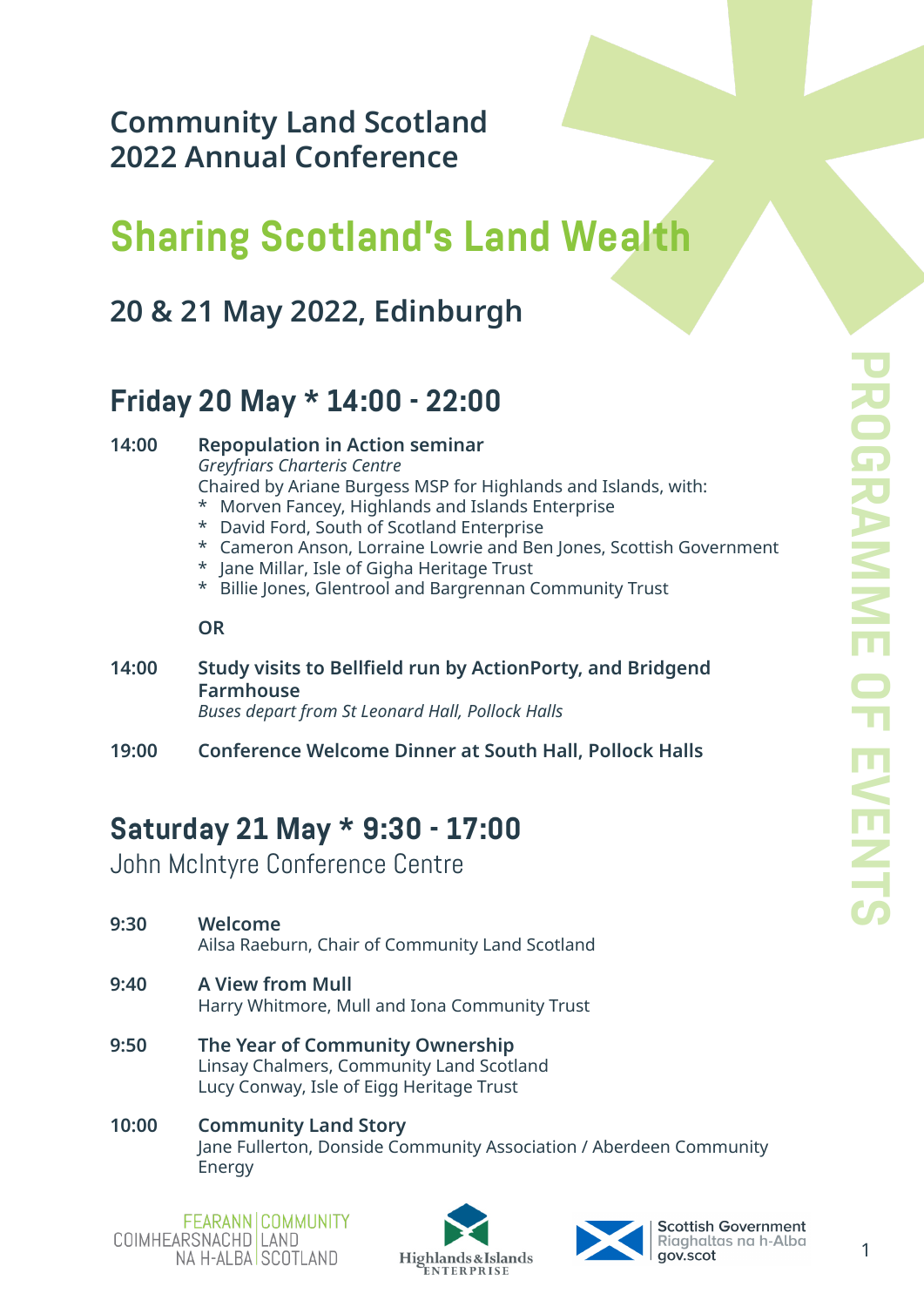| 10:10          | <b>Community Wealth Building and a Just Transition to Net Zero</b><br>Laurie Macfarlane                                                                                                                                                                                                                                         | <b>A&amp;B</b> | What makes a community? Thir<br>in community land                                                                                                                                                                                                                                                                        |
|----------------|---------------------------------------------------------------------------------------------------------------------------------------------------------------------------------------------------------------------------------------------------------------------------------------------------------------------------------|----------------|--------------------------------------------------------------------------------------------------------------------------------------------------------------------------------------------------------------------------------------------------------------------------------------------------------------------------|
| 10:30          | Panel Discussion: Communities, 'green lairds' and the climate<br>emergency<br>Chaired by Dr Calum Macleod, Community Land Scotland, with:<br>* Justin Kenrick, Action Porty<br>* Laurie Macfarlane<br>* Megan MacInnes, Scottish Land Commission                                                                                |                | Many different types of people m<br>What are different experiences o<br>do we include everyone? We will<br>land projects on these topics, sue<br><b>Community Ownership Hub Inclu</b><br>Tips. We aim to identify priorities                                                                                             |
| 11:30          | Tea and coffee                                                                                                                                                                                                                                                                                                                  | $\mathsf{A}$   | Land reform in towns and cities                                                                                                                                                                                                                                                                                          |
| 12:00<br>13:00 | Workshop Session A (see descriptions on page 3) and Surgeries (sign<br>up at Registration table)<br>* What makes a community? Thinking about inclusion and diversity in<br>community land<br>* Land reform in towns and cities<br>* Community-led tourism<br>* Members only: Community Right to Buy discussion session<br>Lunch |                | Since the introduction of the gan<br>ment Act and the extension of th<br>land's communities, there is muc<br>also systemic issues that make th<br>lenging for communities in town<br>ing evidence from the Communit<br>valley, we will explore urban land<br>for Vacant and Derelict Land, wh<br>Housing Fund, and more. |
| 14:00          | <b>Welcome Back</b>                                                                                                                                                                                                                                                                                                             | A              | <b>Community-led tourism</b>                                                                                                                                                                                                                                                                                             |
| 14:05          | <b>Panel Discussion: Community Wealth-building</b><br>Chaired by Martin Avila with:<br>* Morven Gibson, South West Mull & Iona Development<br>* Julia Campbell, Coigach Community Development Company<br>* Carey Doyle, Community Ownership Hub: Glasgow and Clyde Valley<br>* Lorne MacLeod, Scottish Land Commission          |                | <b>Community Tourism Scotland (SC</b><br>nity tourism. Come along and fin<br>two community landowners that<br>businesses.                                                                                                                                                                                                |
|                |                                                                                                                                                                                                                                                                                                                                 | $\mathsf{A}$   | <b>Members only: Community Right</b>                                                                                                                                                                                                                                                                                     |
| 14:50          | Workshop Session B (see descriptions on page 3) and Surgeries (sign<br>up at Registration table)<br>* What makes a community? Thinking about inclusion and diversity in<br>community land<br>* Community landowners and the climate emergency<br>* The Year of Community Ownership                                              |                | It's almost 20 years since the Lan<br>first Community Right to Buy. Th<br>around community landownersh<br>ed in recent years. Whether your<br>legislation, or it didn't work for yo<br>like to hear your story at this wor                                                                                               |
| 15:50          | Tea and coffee                                                                                                                                                                                                                                                                                                                  | B              | <b>Community landowners and the</b>                                                                                                                                                                                                                                                                                      |
| 16:10          | <b>Community Land Story</b><br>Dannie Onn, Colonsay Community Development Company                                                                                                                                                                                                                                               |                | Community landowners are pune<br>comes to tackling the climate em<br>shop and hear some real life exa<br>is contributing to carbon reduction                                                                                                                                                                             |
| 16:20          | <b>QUEST: presenting the new community land education project</b>                                                                                                                                                                                                                                                               |                |                                                                                                                                                                                                                                                                                                                          |
| 16:30<br>16:45 | <b>Community Landownership Academic Network</b><br>Dr Bobby Macaulay<br><b>Closing remarks</b><br>Agnes Rennie, Chair of Urras Oighreachd Ghabhsainn and CLS Director                                                                                                                                                           | B              | The Year of Community Owners<br>Community Land Scotland is dec<br>munity Ownership! Our plan is to<br>from community landowners on<br>this workshop to find out more a<br>our biggest ever showcase of cor                                                                                                               |
| 17:00          | <b>Close</b>                                                                                                                                                                                                                                                                                                                    |                |                                                                                                                                                                                                                                                                                                                          |
|                |                                                                                                                                                                                                                                                                                                                                 |                |                                                                                                                                                                                                                                                                                                                          |

FEARANN COMMUNITY 2 MALLANOMACHD EAND Highlands & Islands Maria Communication Account 2 MALLANOMACHD EAND Highlands & Islands Ma<br>BALLAN RALSCOTT AND Highlands & Islands Maria Count 2 Mac 2008.



### **A & B What makes a community? Thinking about inclusion and diversity**

make up a geographic community. of community land projects, and how ill discuss recent Community Land Scotland and projects our Gender Audit, as well as The Iclusive Community Engagement Topies for future work on this topic.

ame-changing Community Empowerthe Scottish Land Fund to all of Scotuch to celebrate. However, there are the ownership journey uniquely chalwns and cities. Focusing on the emergnity Ownership Hub: Glasgow and Clyde nd reform learning, such as what's next vhy we need an Urban Community Led

(SCOTO) is the new forum for commufind out what they offer and hear from at are successfully running tourism

#### **A Members only: Community Right to Buy discussion session**

and Reform Act 2003 introduced the The legislation changed the culture rship and further rights have been addur community has successfully used the you, Community Land Scotland would vorkshop.

#### **B** *R Community constrained in the climate emergency*

Inching above their weight when it emergency. Come along to this workxamples of how community ownership tion in Scotland.

#### **B B E**

eclaring 2023 to be the Year of Comto take 100 creative works and objects on a tour of Scotland. Come along to there and help us shape the programme for ommunity ownership.

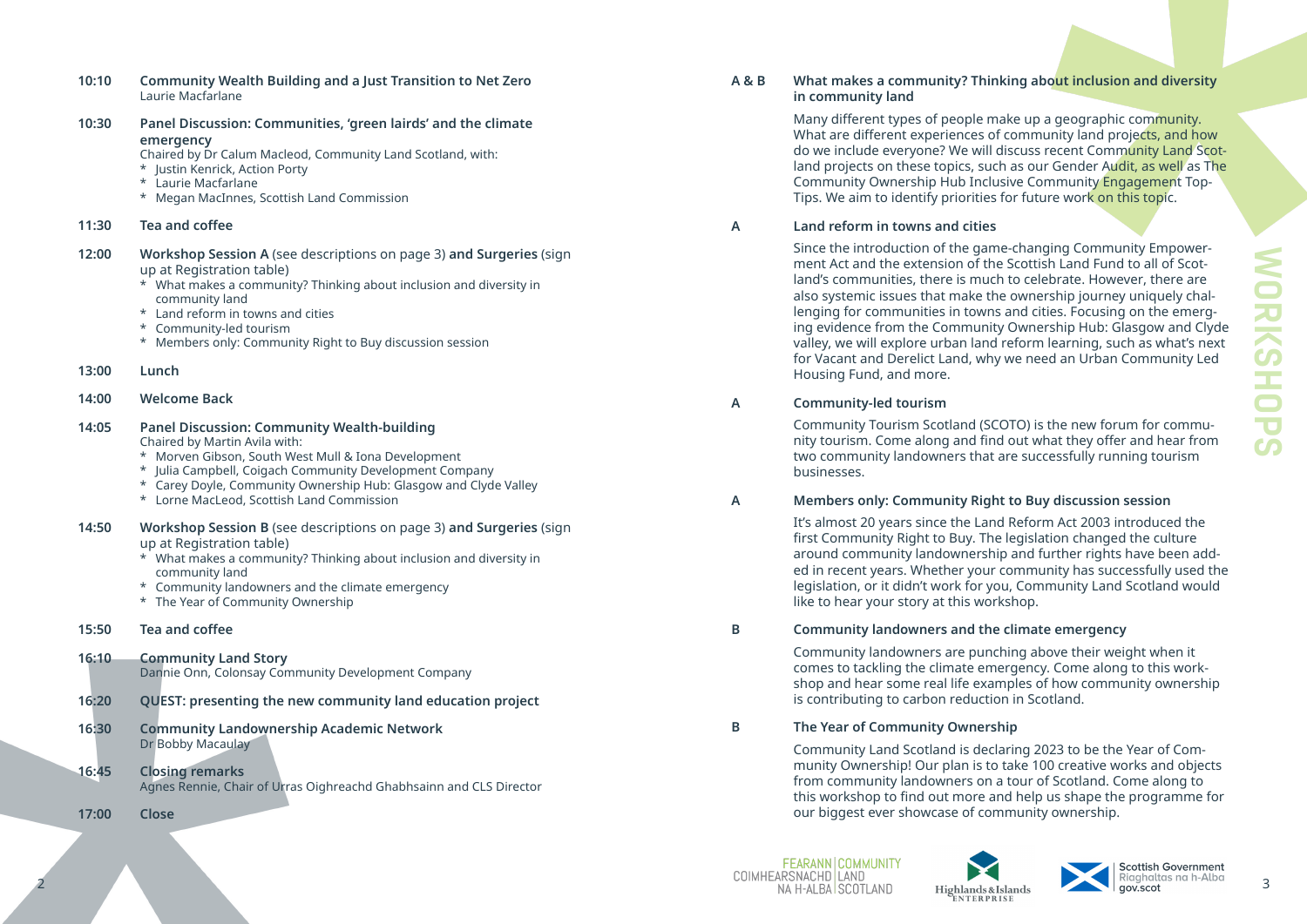

### **Workshop locations**

| Community-led tourism (A)                            | <b>PENTLAND EAST</b> |
|------------------------------------------------------|----------------------|
| Community landowners and the climate emergency (B)   | <b>PENTLAND EAST</b> |
| <b>Community Right to Buy discussion session (A)</b> | <b>PRESTONFIELD</b>  |
| Land reform in towns and cities (A)                  | <b>HOLYROOD</b>      |
| The Year of Community Ownership (B)                  | <b>PRESTONFIELD</b>  |
| What makes a community? (A & B)                      | <b>PENTLAND WEST</b> |
| Surgeries (A & B)                                    | <b>DUDDINGSTON</b>   |

**Martin Avila** is the Group CEO of Community Enterprise in Scotland, the UK's oldest and largest social enterprise support agency. With a passion for social enterprise and community ownership, Martin has been on the Community Land Scotland Board since 2019. He is currently on the North Ayrshire Council Community Wealth Building expert panel and was formerly Director of the Kinning Park Complex in Glasgow.

**Julia Campbell** has returned to her roots in the small community of Achiltibuie, on the Coigach Peninsula in Wester Ross where she works as Development Officer for Coigach Community Development Company (CCDC), set up in 2010 to tackle various challenges facing the community including depopulation, lack of housing, failing infrastructure, economic uncertainty. She job-shares with Ann Marie Firth-Bernard; between the two of them, they are involved in a variety of projects that also include culture, heritage, environment and leisure. Julia's background is in the arts and like many in the community development line, she has had to learn on the job, which has given her insight into finance, housing, path engineering, asset transfer, land management and renewable energy to name but some.

**Lucy Conway** has lived on the Isle of Eigg since 2004. Currently a Director of the Isle of Eigg Heritage Trust, she's remained amazed by what community ownership has enabled Eigg's residents to achieve since the buyout 25 years ago. From population and new business growth to the delivery of major infrastructure and environmental projects, Eigg's enthusiasm and stamina for continually and consistently focusing on building a sustainable future has been unwavering. When she's not sharing her love for her island home, Lucy works as the Island Community Fund Manager for Inspiring Scotland, is host for Sweeney's Bothy artist residency and self-catering accommodation and works with Community Land Scotland on developing the Year of Community Ownership.

**Dr. Carey Doyle** is a town planner and social scientist. She has worked to deliver sustainable and inclusive land use across academia, private consultancy, and the third sector. She is happiest working with community groups, researching obscure land governance, and asking awkward questions in the interests of delivering meaningful change.

**Jane Fullerton** has lived in the Donside Village for over 3 years and is currently Chair of the Donside Community Association. Donside is a sustainable community nestled on the banks of the River Don. Built in 2012 by social landlord Tenants First Scotland (now part of the Sanctuary Goup), the development is a mixture of affordable homes offered for sale and lease. Aberdeen Community Energy is a multi-award winning Community Benefit Society, was set up in 2015 by the Donside Community Association (DCA) to build, own and operate the Donside Hydro Scheme on behalf of the community.

**Morven Gibson** is the General Manager of South West Mull and Iona Development and has led the organisation through two community land buyouts over the past 6 years. Driven by a passion to enable opportunities which allow people to live and work on Mull and Iona, she believes that community land ownership is fundamental in achieving this. Morven lives in Bunessan with her husband and three teenage children and is involved in a variety of local organisations.

**Justin Kenrick** is an anthropologist activist who works on community land rights - both in Africa for Forest Peoples Programme and in Scotland where he chairs Action Porty which undertook Scotland's first successful urban community right to buy at Bellfield. He writes extensively, and campaigned for and helped shape Scotland's Climate Citi-

**FEARANN COMMUNITY** 4 MARIANOMACHE EAND MARIANOMACHE EAND Highlands & Islands Maria Countries in the Album 5



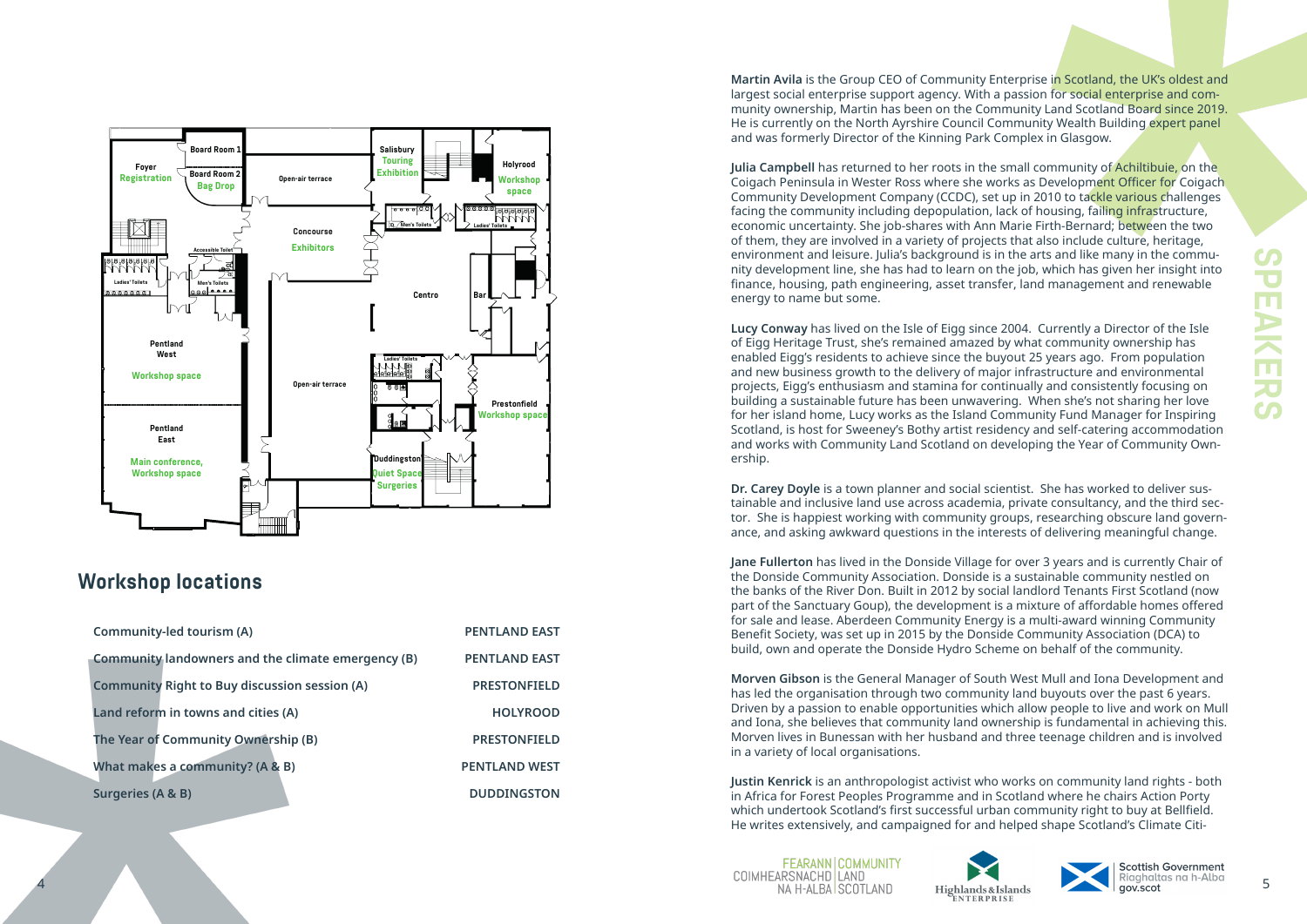6



zens Assembly as part of Extinction Rebellion Scotland until XR had to leave. He works with Grassroots to Global Assemblies to explore how we might reclaim politics through a democracy that builds from peoples assemblies to citizens assemblies that have the power to address the multiplying emergencies we face.

**Dr Bobby Macaulay** is a Research Associate within the Centre for Mountain Studies at the University of the Highlands and Islands. Drawing on an interdisciplinary academic background comprising political science, public health and rural development, his re search focuses on the role of community organisations in the sustainability of rural and island communities, with a particular interest in community asset ownership. Dr Ma caulay is the coordinator of the Community Landownership Academic Network (CLAN) and sits on the Committee of the Scottish Land Fund. He was the lead author on the 2021 CLS research report, 'Community Landowners and the Climate Emergency'.

**Laurie Macfarlane** is an Edinburgh-based economist and researcher. He is currently a senior research fellow at the UCL Institute for Innovation and Public Purpose (IIPP); a fellow at the Wellbeing Economy Alliance (WEAll); an advisor to North Ayrshire Council's Community Wealth Building Expert Group; and a member of the Progressive Economy Forum council. Prior to this he was Senior Economist at the New Economics Foundation. Laurie is also the co-author of the critically acclaimed book 'Rethinking the Economics of Land and Housing'.

**Megan MacInnes** lives as part of a crofting family in Applecross and has 20 years' experience working on land reform, community development and natural resource governance, internationally and in Scotland. She is the Local Development Manager for Applecross Community Company and is also a Scottish Land Commissioner.

**Lorne MacLeod** is a Commissioner with the Scottish Land Commission and has had an interest, and involvement, in land reform for many years. He was a founding director and, latterly, was the Chairman of Community Land Scotland, and has been a director of the community land buyout groups Stòras Uibhist and the Isle of Gigha Heritage Trust. He was Highlands & Islands Enterprise's first Director of Strengthening Commu nities, and is a chartered accountant, and director of a retail and distribution business in the Isle of Skye.

**Dannie Onn** is a recently retired Scottish Government planning appeals reporter. He is an architect and historic buildings specialist and has worked in regeneration and con servation for several local authorities, leading on delivery of major regeneration pro jects. Dannie is a director and current chair of the Colonsay Community Development Company. He is also its projects director, working with the company's employees to deliver development projects and a new community plan. As such, he works with island businesses and organisations, local and national government, and other stakeholders to acquire land and develop assets needed for a sustainable community on Colonsay.

**Harry Whitmore** is a recent graduate of the University of Edinburgh, and recipient of the 2021 Scottish Land Commission National Student Award, currently working for the Mull & Iona Community Trust. Having studied architecture at university, Harry chose to pursue a career in community land ownership and community led development in the hope of challenging inequalities in the built environment. He intends to continue his career by synthesising lessons from both rural and urban contexts to help address the fundamental question of who gets to build what, where, why, and for whom.

**Communities Housing Trust** 

**Plunkett Foundation** 

SCOTTISH LAND COMMISSION ISEAN FEARAININ NA H-AIR

**Communities Housing Trust** is the leading organisation for de livering community-led housing in Scotland. We work closely with communities across rural, remote and island areas to actively tackle repopulation and long-term sustainability. We take a holistic view and creative approach that looks beyond just housing, and have facilitated well over 1,000 genuinely affordable homes and other much-needed facilities in more than 120 communities across central and northern Scotland. Together with communities, we develop viable solutions to the evolving challenges of community development in less well-served places. This includes pioneering a range of housing tenures, and financial and technical solutions (such as the Rural Housing Burden) that provide much-needed flexibility and support, and are used Scotland-wide.

**Plunkett Foundation** is a UK-wide charity that promotes and sup ports community-owned businesses as a means for tackling issues faced by those living and working in predominantly rural areas. We provide practical support to help communities to establish and run a wide range of community businesses, and we also carry out com munications, research, policy and advocacy on behalf of our mem bership in order to raise the profile of the sector and to strengthen their operating environment. With our partners DTAS/Communi ty Shares Scotland and Co-operative Development Scotland we aim to make it easier for communities in Scotland to access the wide-ranging support available, promoting access to support from each partner organisation as well as signposting to others.

Rural business management consultants with expertise in natu ral capital markets specialising in supporting a diverse range of land managers, and corporate and institutional bodies looking to responsibly offset their environmental impacts through na ture-based solutions and helping community land owners to fund nature recovery and pursue their environmental objectives. With skills in rural business management, ecological restoration and natural capital, the **Savills Natural Capital** team have experience facilitating the sponsorship of nature restoration with particular sensitivity to the social as well as environmental co-benefits of en vironmental land management and land use change.

Land matters because we all need it and we all use it. We need to ensure that land is owned and used fairly to benefit Scotland's peo ple and economy. **The Scottish Land Commission** is working to create a Scotland where everybody benefits from the ownership, management and use of the nation's land. We are driving change on the ground in responsible land ownership underpinned by land rights and responsibilities. We provide leadership by stimulating fresh thinking in how land is owned and used and how land reform can help tackle Scotland's big challenges, including economic re newal, inequalities, human rights and a just transition to net zero. Have a look at our website for more information landcommission. gov.scot or get in touch.



**FEARANN COMMUNITY** COIMHEARSNACHD LAND NA H-ALBA SCOTLAND